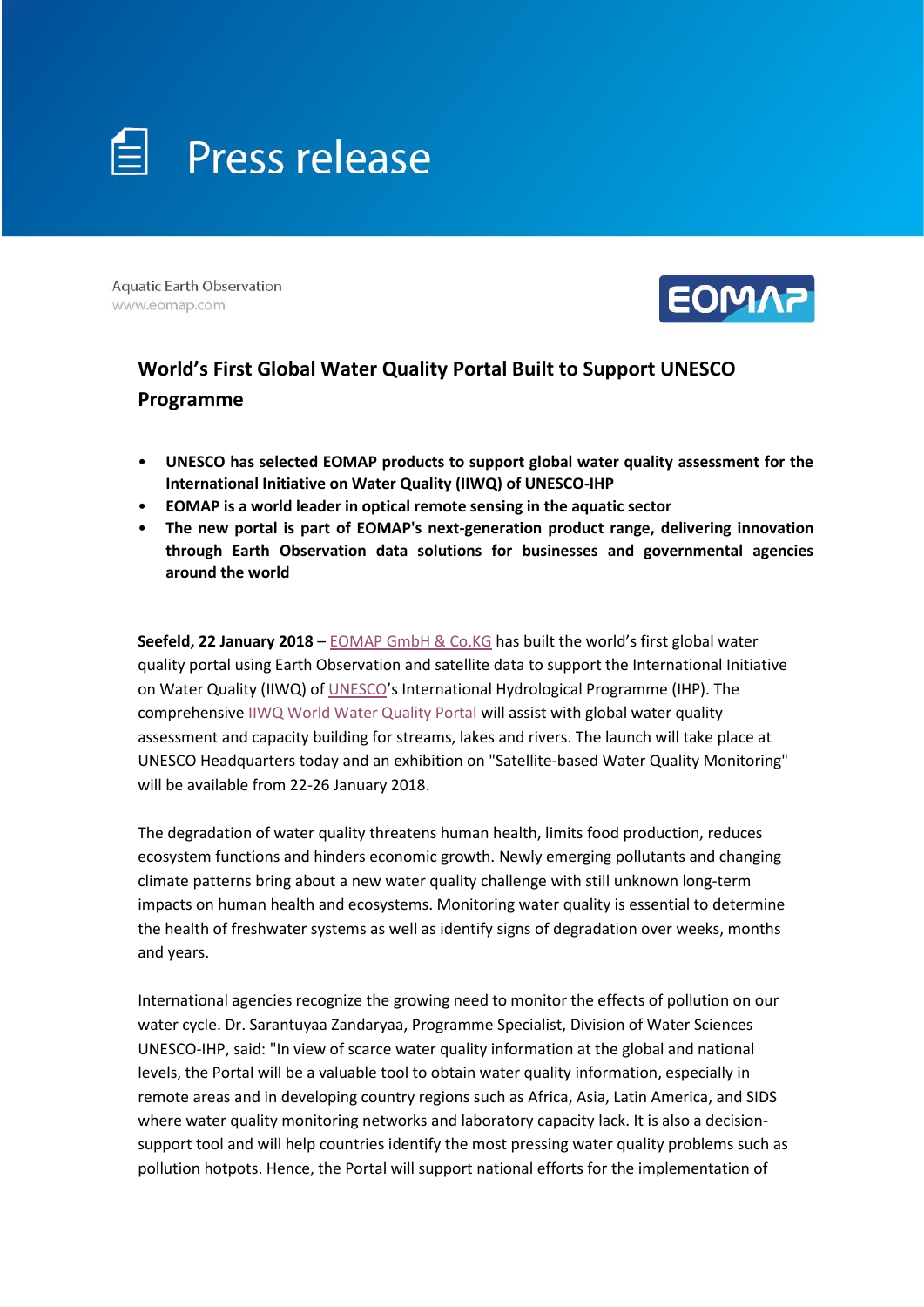water quality related SDG targets as well as for monitoring progress towards their realization."

### **UNESCO-IHP IIWQ World Water Quality Portal**

Based on EOMAP's web service, the IIWQ Portal is a cost-saving solution to water quality monitoring providing users with near real-time data, campaign planning support, and access to remote and inaccessible areas. As a web-based service, users can quickly obtain measurements at freely selectable virtual stations for any location worldwide.

A comprehensive range of satellite-based water quality parameters such as turbidity, chlorophyll and indicators for toxic Cyanobacteria blooms can be mapped globally with weekly or even daily sampling frequencies under cloud-free conditions.

The IIWQ Portal also includes functionalities to select different time periods dating back over the last three decades. Historic measurements are provided at a 30m resolution for selected regions of each continent throughout 2016, and can be continued with various spatial and temporal resolutions for every country.

Dr. Thomas Heege, Chief Executive Officer, EOMAP GmbH & Co. KG, pointed out: "Remote sensing is an efficient and cost-effective tool to assess a variety of physical and biological parameters in aquatic ecosystems over small-scaled and large areas. The IIWQ Portal can respond to the challenges that utilities and other agencies have for effectively monitoring and responding to water quality threats such as algal blooms and turbidity. It is the first portal to combine high resolution global coverage with the range of measurements needed for effective global water quality monitoring and user-friendly features."

"We are thrilled to be chosen by UNESCO to support such an important programme and help promote collaboration to address global water quality issues. Water security is crucial in achieving sustainable development and thriving economies. EOMAP products and expertise are well positioned to support those goals."

The water quality information is made freely and easily accessible through the IIWQ World Water Quality Portal at [http://worldwaterquality.org/.](http://worldwaterquality.org/) Environmental managers, politicians and scientists can ingest the service directly through the UNESCO web mapping service into their geospatial information systems for analysis and assessment.

EOMAP will launch an updated web application that incorporates additional interfaces and features such as guidance into risk management and application of Earth-Observation data.

**Press contact:**

EOMAP GmbH & Co.KG Marie-Luise Wilhelm Marketing & Communications Schlosshof 4 D-82229 Seefeld T: +49 (0)8152-99861-18 M: +49 (0) 176- 8180-4692 [wilhelm@eomap.com](mailto:wilhelm@eomap.com) [www.eomap.com](http://www.eomap.com/)

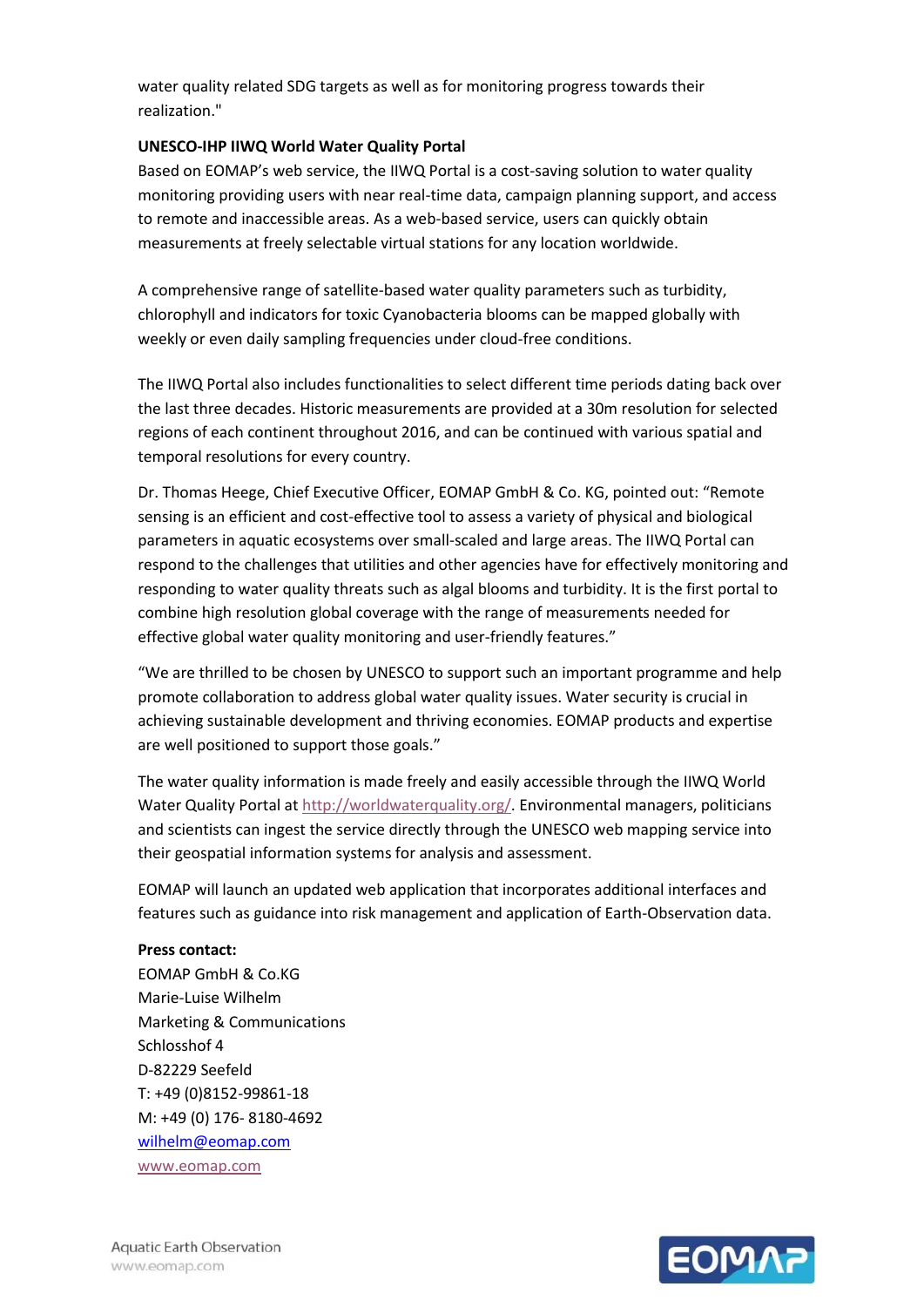## **For press requests please contact EOMAP on 22 January 2018: +49 (0) 176-8180-4692 (Marie-Luise Wilhelm) +49 (0) 175-179-2270 (Dr. Thomas Heege)**

#### **More about EOMAP GmbH & Co. KG:**

EOMAP is a world leading company for optical remote sensing in the aquatic sector. The company provides worldwide monitoring on water quality and delivers satellite-derived bathymetric charts and benthic habitat maps of marine, coastal, and inland water environments to international clients such as environmental agencies, offshore and water related companies. EOMAP's products and services have been awarded the Copernicus Award in 2011 and 2013 and the Geospatial World Award in 2017.

<http://eomap.com/world-water-quality/> EOMAP Video on UNESCO-IHP IIWQ Portal <http://www.eomap.com/iiwq-about-eomap/>

#### **More about UNESCO IIWQ:**

UNESCO, through its International Initiative on Water Quality (IIWQ) under IHP, supports the Member States in responding to water quality challenges by promoting scientific research, mobilising and disseminating knowledge, facilitating the sharing and exchange of technological and policy approaches, fostering capacity building, and raising awareness of water quality. <http://en.unesco.org/waterquality-IIWQ>

#### **Press photos**



**Photo 1:** World Water Quality Portal, UNESCO-IHP IIWQ EOMAP GmbH Co.KG © EOMAP



**Photo 2:** Dr. Thomas Heege, Chief Executive Officer, EOMAP GmbH & Co. KG Headquarters Germany (Seefeld) © Nila Thiel